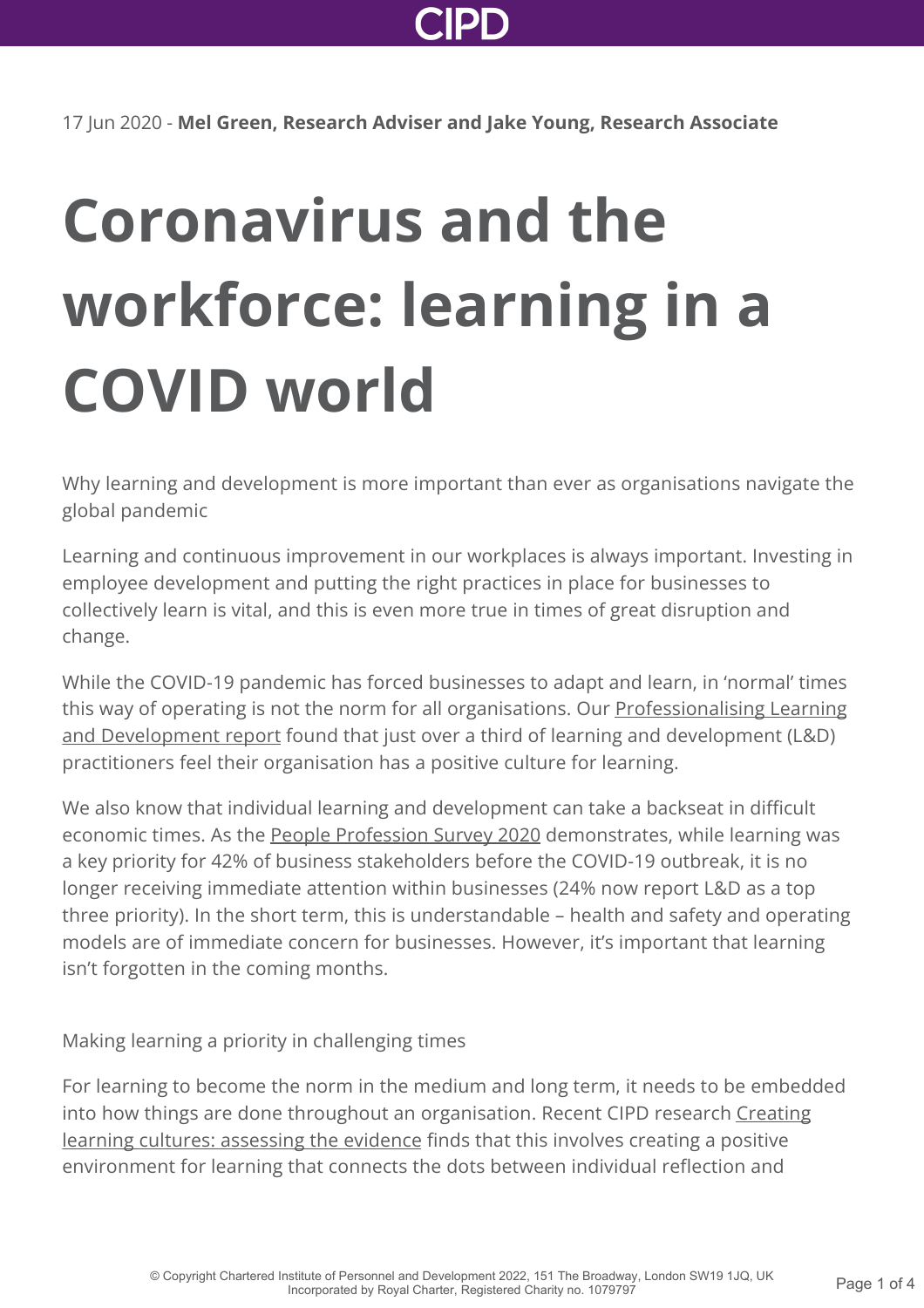learning and wider organisational transformation. This requires leadership vision, line managers who prioritise learning, and organisational practices that support risk-taking, reflection and open dialogue.

Our recent research report, [Learning and Skills at Work 2020,](http://www.cipd.co.uk/knowledge/strategy/development/learning-skills-work/) examines L&D trends and practices, including the environment for learning. This survey finds that, while organisations think they have the correct practices in place to support organisational learning, wider HR practices, line management and individual level learning could be improved. As there is no silver bullet to create a positive environment for learning, where should organisations focus their efforts to create a positive environment for learning?

Learning is valued by leaders – but the vision isn't always clear

Positively, three-quarters of respondents in the [Learning and Skills at Work 2020](http://www.cipd.co.uk/knowledge/strategy/development/learning-skills-work/) report say their learning strategy is aligned with organisational goals, and that leaders value L&D.

However, more than one-third of respondents say the vision and strategy for learning is unclear in their organisation. The same number also feel that processes and behaviours aren't adapted to support learning.

This highlights that many organisations need to consider how wider management practices – like employee voice mechanisms and feedback loops – connect individual learning with organisational vision and change. In other words, does individual and team learning filter through the organisation to create transformation?

As organisations change how they work – and many adapt to working remotely or in a different way – these learnings are key.

Individual-level learning: does rhetoric match reality?

While perceptions of an organisational vision for learning are generally positive, the picture is less positive about individual opportunities for learning. Fewer than half of organisations from the [Learning and Skills at Work 2020](http://www.cipd.co.uk/knowledge/strategy/development/learning-skills-work/) survey report that employees get time away from their day-to-day jobs to take responsibility for learning, and just a third of organisations report that employees are encouraged to reflect on their learning in their day-to-day job. It appears that there is a disconnect between the organisational vision and strategy for learning and how this vision relates to employees.

Line managers are key facilitators of learning, but need guidance and support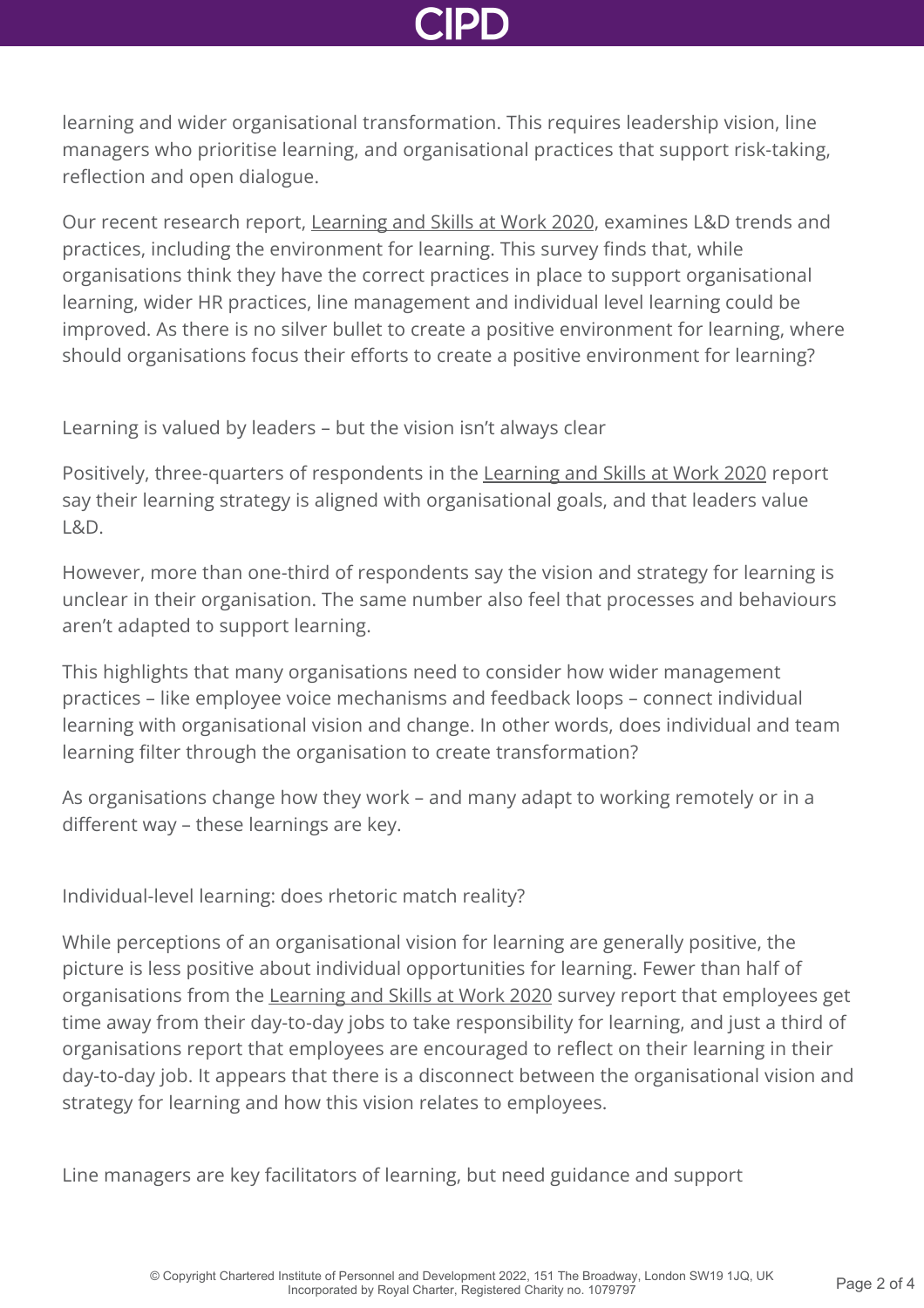

Findings from [Learning and Skills at Work 2020](http://www.cipd.co.uk/knowledge/strategy/development/learning-skills-work/) highlight how vital line managers are in connecting individual learning to organisational learning. It also highlights that manager involvement in learning is linked with employee satisfaction. For example, line managers are twice as likely to facilitate continuous learning and be involved in determining learning and development needs in organisations where employees are satisfied. They are also much more likely to support informal learning, learning transfer and help assess the impact of learning. As teams adapt to new and unfamiliar ways of working during the pandemic, this is particularly important.

However, only half of organisations report that line managers encourage participation in L&D, while under one-third report that line managers help facilitate continuous learning or support their team to transfer their learning.

What does this mean for L&D professionals, or those responsible for learning strategy? First, it's important to recognise that managers are likely to be under pressure during the pandemic, so it's important they're supported and given clear guidance. Second, L&D professionals must help line managers understand their role as champions of learning and reflection, and the importance of prioritising learning – both formal and informal.

Digital learning provision: are organisations set up to learn differently?

There are other short term, practical considerations that need to be made around learning during the COVID-19 pandemic. Not only are far more of us working remotely, but for those who are going into their usual workplace, group face-to-face learning delivery will need to be adapted or paused because of social distancing guidelines. How ready are organisations to deliver digital learning opportunities?

[Learning and Skills at Work 2020](http://www.cipd.co.uk/knowledge/strategy/development/learning-skills-work/) finds that while online learning is far from the default way of delivering learning, it was the second most popular delivery method over the last 12 months (behind on-the-job learning), with more than half of organisations doing this. Positively, this suggests that many organisations have the right infrastructure in place to support digital learning. However, digital or remote learning is more common in large organisations compared to SMEs. For example, over the past 12 months, large organisations are more likely to have funded and arranged online learning methods (67% in large organisations vs 44% for SMEs) or mobile device-based delivery (20% vs 5%), as well as emerging technology-enabled methods, such as AR and VR (23% vs 11%). This means many SMEs may need to quickly invest in new systems or approaches to enable learning.

In addition, early research from the [People Profession Survey 2020](http://www.cipd.co.uk/knowledge/strategy/hr/people-profession-survey/) finds that organisations are taking a mixed approach to remote learning during the pandemic.